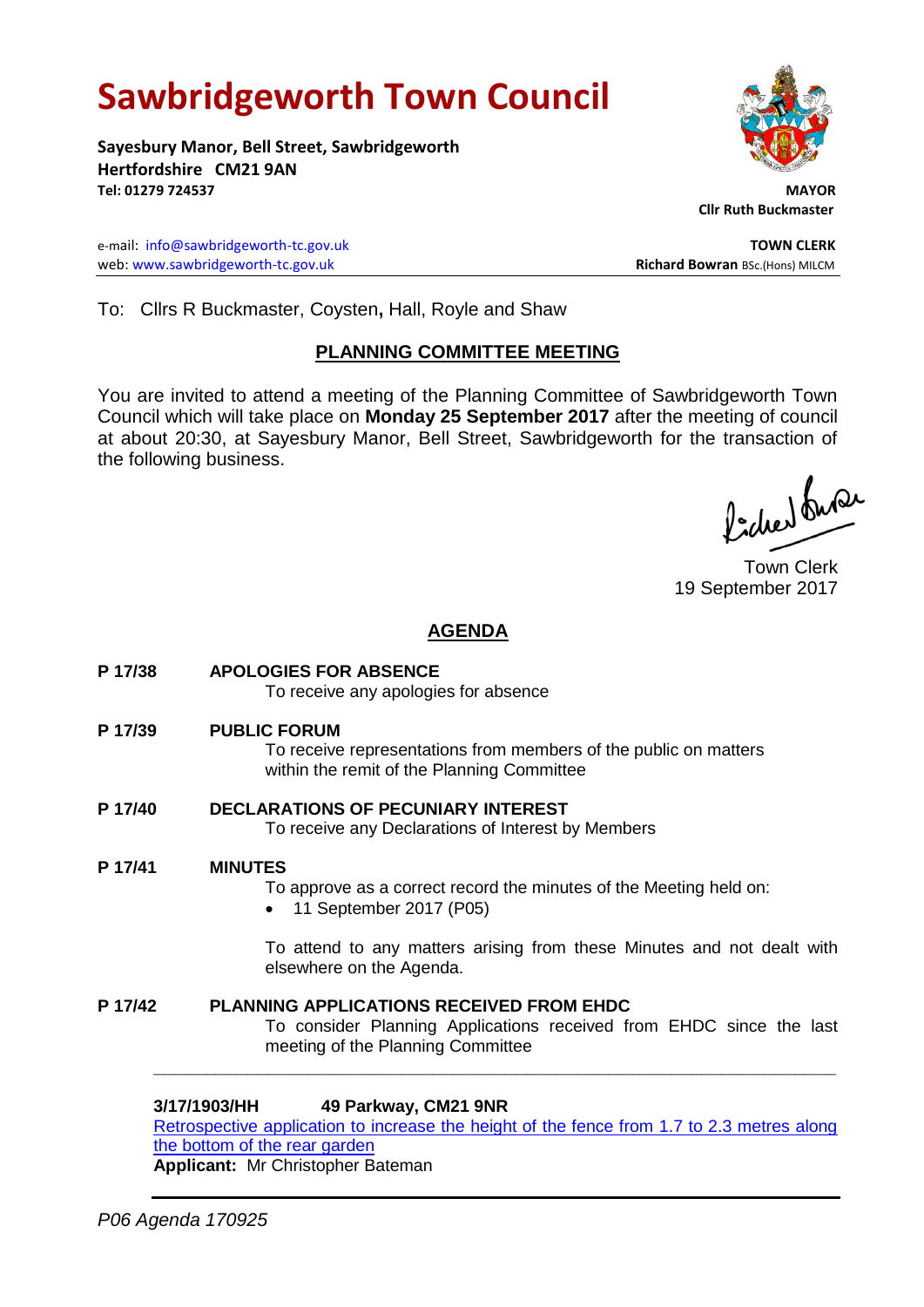# **3/17/1923/VAR The Ancient Raj, Knight Street, CM21 9AX**

[Variation of Condition 5 \(Withdrawal of Permitted Development Part 1 Class A\) of planning](https://publicaccess.eastherts.gov.uk/online-applications/applicationDetails.do?activeTab=summary&keyVal=OUQF6DGLI4800)  permission 3/16/1507/FUL – [Demolition of restaurant and 3no garages/stores. Erection of](https://publicaccess.eastherts.gov.uk/online-applications/applicationDetails.do?activeTab=summary&keyVal=OUQF6DGLI4800)  2no two bedroomed dwellings and 2no [3 bedroomed dwellings with associated](https://publicaccess.eastherts.gov.uk/online-applications/applicationDetails.do?activeTab=summary&keyVal=OUQF6DGLI4800)  landscaping and parking – [condition 5 be amended to allow for bedrooms within the loft](https://publicaccess.eastherts.gov.uk/online-applications/applicationDetails.do?activeTab=summary&keyVal=OUQF6DGLI4800)  [space of plots 1,2 and 3 with 1no velux window to the front slope of each property and 2no](https://publicaccess.eastherts.gov.uk/online-applications/applicationDetails.do?activeTab=summary&keyVal=OUQF6DGLI4800)  [velux windows to the rear roof slope of each property](https://publicaccess.eastherts.gov.uk/online-applications/applicationDetails.do?activeTab=summary&keyVal=OUQF6DGLI4800)

**\_\_\_\_\_\_\_\_\_\_\_\_\_\_\_\_\_\_\_\_\_\_\_\_\_\_\_\_\_\_\_\_\_\_\_\_\_\_\_\_\_\_\_\_\_\_\_\_\_\_\_\_\_\_\_\_\_\_\_\_\_\_\_\_\_\_**

**Applicant:** Eden Rock Construction

#### **3/17/2018/FUL Farlea, Spellbrook Lane West, Spellbrook**

[Construction of 2 no. new link detached dwellings](https://publicaccess.eastherts.gov.uk/online-applications/applicationDetails.do?activeTab=summary&keyVal=OVHVY5GLIA600) **Applicant:** Mr Peter Bada

#### **3/17/2033/FUL Spellbrook Farm, London Road, Spellbrook**

[Demolition of existing barn and the construction of x3 detached houses with associated](https://publicaccess.eastherts.gov.uk/online-applications/applicationDetails.do?activeTab=summary&keyVal=OVLA7FGLIB500)  [access road](https://publicaccess.eastherts.gov.uk/online-applications/applicationDetails.do?activeTab=summary&keyVal=OVLA7FGLIB500) **Applicant:** Spellbrook No 1 Ltd

**3/17/2091/HH 15 Roseacres, CM21 0BU**

[Removal of rear conservatory and replacement with a pitched roof/velux rooflights and Bi](https://publicaccess.eastherts.gov.uk/online-applications/applicationDetails.do?activeTab=summary&keyVal=OVYK0KGLIF200)  [fold doors \(with new decking arrangements\)](https://publicaccess.eastherts.gov.uk/online-applications/applicationDetails.do?activeTab=summary&keyVal=OVYK0KGLIF200) **Applicant:** Mr Simon Lincoln

#### **3/17/2109/HH 7 West Road, CM21 0BJ**

[Render the front of the house and fit a canopy above the front door](https://publicaccess.eastherts.gov.uk/online-applications/applicationDetails.do?activeTab=summary&keyVal=OW4F4NGLIGH00) **Applicant:** Mrs Julie Stapleton

**P 17/43 LATE PLANNING APPLICATIONS** To deal with Planning Applications received from EHDC following the Publication of this Agenda and received before 22 September 2017

**\_\_\_\_\_\_\_\_\_\_\_\_\_\_\_\_\_\_\_\_\_\_\_\_\_\_\_\_\_\_\_\_\_\_\_\_\_\_\_\_\_\_\_\_\_\_\_\_\_\_\_\_\_\_\_\_\_\_\_\_\_\_\_\_\_\_**

**P 17/44 PLANNING DECISIONS MADE BY EHDC** To receive Planning Decisions from EHDC

> **3/17/1398/FUL 41 School Lane, CM21 9FA** [Change of use of amenity land to driveway](https://publicaccess.eastherts.gov.uk/online-applications/applicationDetails.do?activeTab=summary&keyVal=ORLDWNGL00B00) **Applicant: Mr Ryan Wicks STC Comment:** No objection *EHDC Decision:* Granted